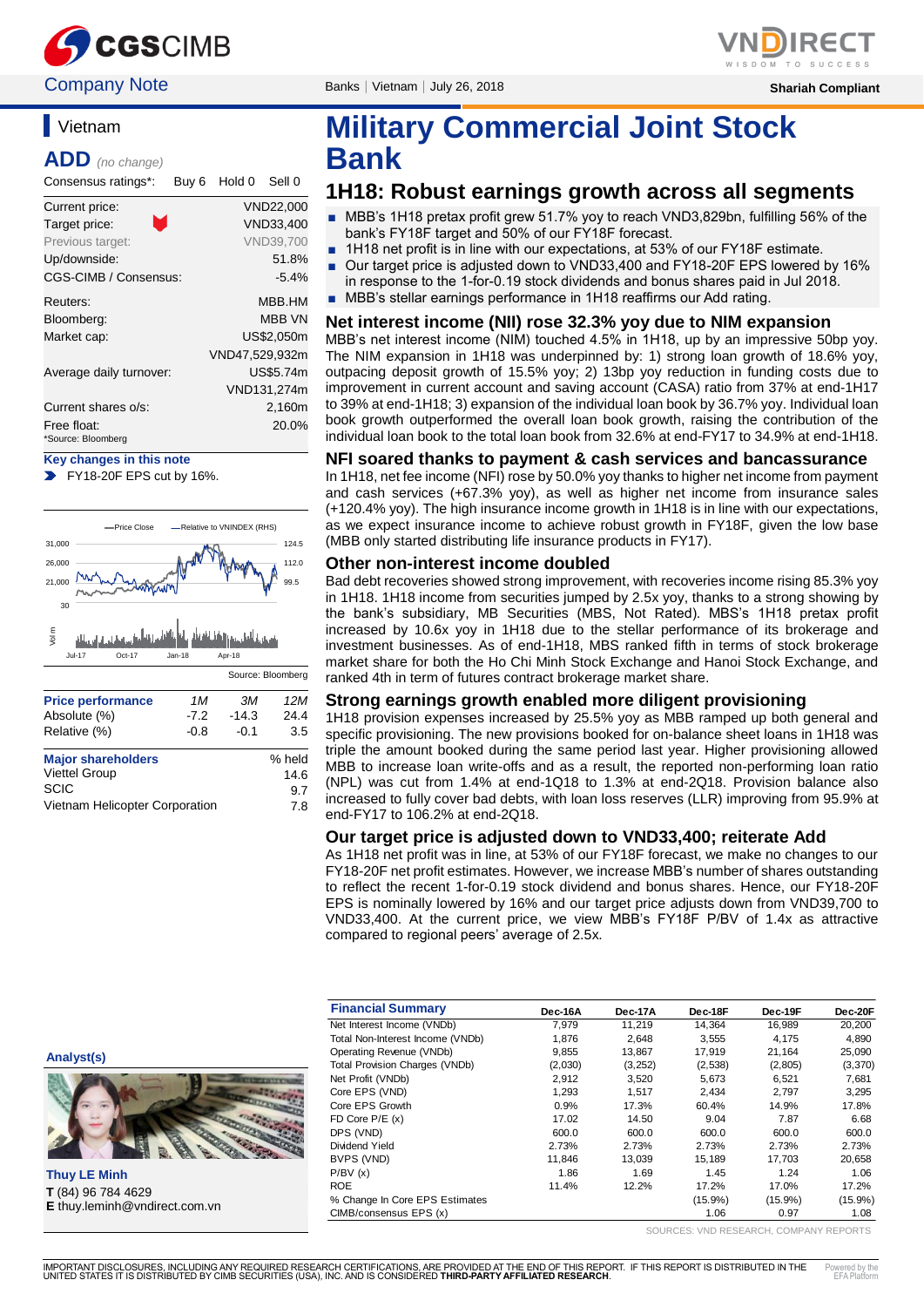



# **1H18: Robust earnings growth across all segments**

| Figure 1: Results comparison (VND bn unless otherwise noted) |             |             |      |             |       |          |          |      |                     |                                                                                                                                                                                                                               |  |
|--------------------------------------------------------------|-------------|-------------|------|-------------|-------|----------|----------|------|---------------------|-------------------------------------------------------------------------------------------------------------------------------------------------------------------------------------------------------------------------------|--|
| Income statement                                             | <b>2Q18</b> | <b>2Q17</b> | yoy% | <b>1Q18</b> | qoq%  | 1H18     | 1H17     | yoy% | <b>VND</b><br>FY18F | % of<br><b>Comment</b><br><b>VND</b>                                                                                                                                                                                          |  |
| Net interest income                                          | 3,504       | 2,732       | 28%  | 3,293       | 6%    | 6,797    | 5,139    | 32%  | 14,619              | Below our forecast. We revise down our NII forecast by<br>46%<br>1.7% for FY18F                                                                                                                                               |  |
| Non-interest income                                          | 1,301       | 747         | 74%  | 940         | 38%   | 2,241    | 1,242    | 80%  | 3,263               | Outdid our forecast. We revise up our Non-II forecast by<br>69%<br>9.0% for FY18F.                                                                                                                                            |  |
| Operating revenue                                            | 4,805       | 3,479       | 38%  | 4,234       | 13%   | 9,038    | 6,380    | 42%  | 17,882              | 51% In line with our forecast.                                                                                                                                                                                                |  |
| Operating expenses                                           | (1, 927)    | (1, 324)    | 46%  | (1,623)     | 19%   | (3, 550) | (2,534)  | 40%  | (7,689)             | Below our forecast but we expect operating costs to<br>46% increase toward the year end due to salary and fixed<br>assets expenses.                                                                                           |  |
| Pre-provision profit                                         | 2,878       | 2,155       | 34%  | 2,611       | 10%   | 5,488    | 3,846    | 43%  | 10,193              | Outdid our forecast as operating expense is lower than<br>54%<br>our forecast.                                                                                                                                                |  |
| Provision expenses                                           | (967)       | (743)       | 30%  | (692)       | 40%   | (1,659)  | (1, 322) | 26%  | (2,538)             | Outdid our forecast. In 1H18, MBB ramped up<br>provisioning to write-off more loans and increase LLR. As<br>65%<br>NPL reduced to 1.3% and LLR sharply increased to<br>106.2%, we expect provisioning will slow down in 2H18. |  |
| Pretax profit                                                | 1,911       | 1,412       | 35%  | 1,918       | $0\%$ | 3,829    | 2,524    | 52%  | 7,654               | 50% In line with our forecast.                                                                                                                                                                                                |  |
| After tax profit                                             | 1,491       | 1,108       | 35%  | 1,549       | $-4%$ | 3,040    | 1,998    | 52%  | 5,788               | 53% In line with our forecast.                                                                                                                                                                                                |  |
|                                                              |             |             |      |             |       |          |          |      |                     | SOURCES: VND RESEARCH, COMPANY REPORTS                                                                                                                                                                                        |  |

| Figure 2: MBB's key ratios by quarter |             |        |       |       |                                        |             |  |  |  |
|---------------------------------------|-------------|--------|-------|-------|----------------------------------------|-------------|--|--|--|
|                                       | <b>1Q17</b> | 2017   | 3Q17  | 4Q17  | <b>1Q18</b>                            | <b>2Q18</b> |  |  |  |
| NII/Total operating income (TOI)      | 82.9%       | 78.5%  | 78.1% | 84.2% | 77.8%                                  | 72.9%       |  |  |  |
| NOII/TOI                              | 17.1%       | 21.5%  | 21.9% | 15.8% | 22.2%                                  | 27.1%       |  |  |  |
| <b>NIM</b>                            | 3.7%        | 4.0%   | 4.1%  | 4.3%  | 4.4%                                   | 4.5%        |  |  |  |
| Loan-to-deposit ratio                 | 73.4%       | 75.3%  | 75.8% | 73.2% | 77.8%                                  | 76.6%       |  |  |  |
| <b>NPL</b>                            | 1.3%        | 1.3%   | 1.3%  | 1.2%  | 1.4%                                   | 1.3%        |  |  |  |
| <b>LLR</b>                            | 100.5%      | 102.9% | 87.0% | 95.9% | 91.0%                                  | 106.2%      |  |  |  |
| Credit cost (annualized)              | 1.5%        | 1.6%   | 1.6%  | 1.9%  | 1.5%                                   | 1.7%        |  |  |  |
| ROAA (annualized)                     | 1.3%        | 1.4%   | 1.5%  | 1.1%  | 1.8%                                   | 1.8%        |  |  |  |
| ROAE (annualized)                     | 12.9%       | 14.3%  | 15.0% | 11.9% | 18.5%                                  | 18.1%       |  |  |  |
|                                       |             |        |       |       | SOURCES: VND RESEARCH, COMPANY REPORTS |             |  |  |  |

|                                               | Figure 3: Changes in our forecasts (VND bn unless otherwise noted) |        |              |               |        |              |                                        |          |              |  |  |
|-----------------------------------------------|--------------------------------------------------------------------|--------|--------------|---------------|--------|--------------|----------------------------------------|----------|--------------|--|--|
|                                               | Old forecasts                                                      |        |              | New forecasts |        |              | Change                                 |          |              |  |  |
|                                               | FY18F                                                              | FY19F  | <b>FY20F</b> | FY18F         | FY19F  | <b>FY20F</b> | FY18F                                  | FY19F    | <b>FY20F</b> |  |  |
| Net interest income                           | 14,619                                                             | 17,228 | 20,404       | 14,364        | 16,989 | 20,200       | $-1.7%$                                | $-1.4%$  | $-1.0%$      |  |  |
| Non-interest income                           | 3,263                                                              | 3,865  | 4,565        | 3,555         | 4,175  | 4,890        | 9.0%                                   | 8.0%     | 7.1%         |  |  |
| Operating revenue                             | 17,882                                                             | 21,093 | 24,969       | 17,919        | 21,164 | 25,090       | 0.2%                                   | 0.3%     | 0.5%         |  |  |
| Operating expenses                            | 7,689                                                              | 9,492  | 11,236       | 7,705         | 9,524  | 11,291       | 0.2%                                   | 0.3%     | 0.5%         |  |  |
| Pre-provision profit                          | 10,193                                                             | 11,601 | 13,733       | 10,214        | 11,640 | 13,800       | 0.2%                                   | 0.3%     | 0.5%         |  |  |
| Provision expenses                            | 2,538                                                              | 2,805  | 3,369        | 2,538         | 2,805  | 3,370        | 0.0%                                   | 0.0%     | 0.0%         |  |  |
| Pretax profit                                 | 7,654                                                              | 8,796  | 10,364       | 7,676         | 8,836  | 10,430       | 0.3%                                   | 0.4%     | 0.6%         |  |  |
| Tax expense                                   | 1,866                                                              | 2,145  | 2,527        | 1,842         | 2,121  | 2,503        | $-1.3%$                                | $-1.1%$  | $-0.9%$      |  |  |
| Net profit                                    | 5,671                                                              | 6,517  | 7,679        | 5,673         | 6,521  | 7,681        | 0.0%                                   | 0.0%     | 0.0%         |  |  |
| Number of shares outstanding (million shares) | 1,816                                                              | 1,816  | 1,816        | 2,160         | 2,160  | 2,160        | 19.0%                                  | 19.0%    | 19.0%        |  |  |
| EPS (VND/share)                               | 2,895                                                              | 3,327  | 3,920        | 2,434         | 2,797  | 3,295        | $-15.9%$                               | $-15.9%$ | $-15.9%$     |  |  |
|                                               |                                                                    |        |              |               |        |              | SOURCES: VND RESEARCH, COMPANY REPORTS |          |              |  |  |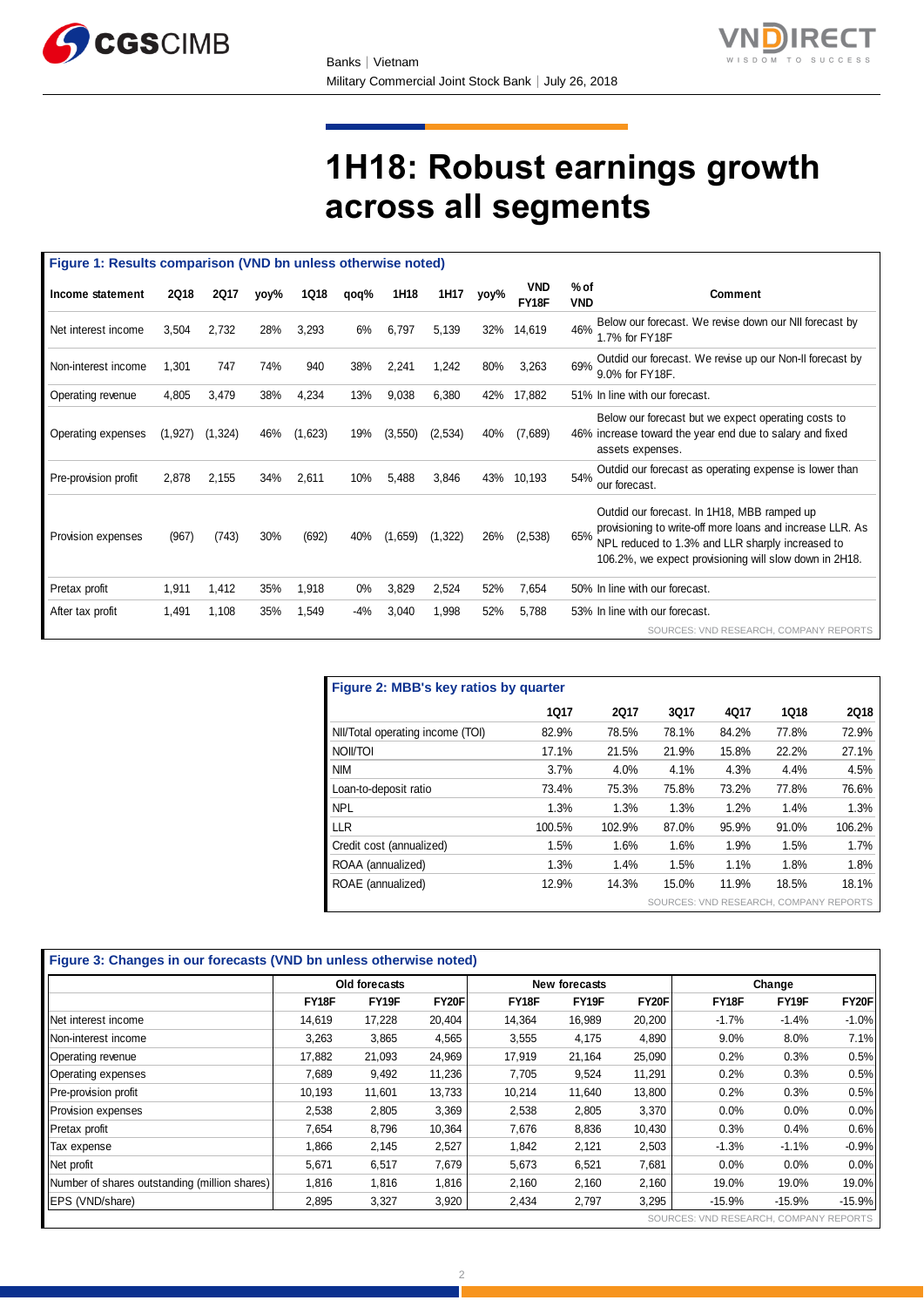



## **VALUATION AND RECOMMENDATION**

## **Our target price adjusts down to VND33,400; potential upside of 51.8%**

#### **Figure 4: Key assumptions of residual income valuation, based on our estimates**

| <b>Assumptions</b>                    | 2018F  | 2019F | 2020F | 2021F | 2022F | <b>Terminal year</b>                   |
|---------------------------------------|--------|-------|-------|-------|-------|----------------------------------------|
| Risk free rate                        | 5.0%   | 5.0%  | 5.0%  | 5.0%  | 5.0%  | 5.0%                                   |
| Equity risk premium                   | 10.1%  | 10.1% | 10.1% | 10.1% | 10.1% | 10.1%                                  |
| Beta                                  | 0.8    | 0.8   | 0.8   | 0.8   | 0.8   | 0.8                                    |
| Cost of equity                        | 13.1%  | 13.1% | 13.1% | 13.1% | 13.1% | 13.1%                                  |
| Long-term growth rate                 |        |       |       |       |       | 3.0%                                   |
|                                       |        |       |       |       |       |                                        |
| (in VND bn, otherwise noted)          |        |       |       |       |       |                                        |
| <b>RI</b>                             | 1,989  | 2,228 | 2,678 | 3,416 | 4,386 | 3,420                                  |
| PV of Residual income                 | 1.759  | 1.743 | 1.852 | 2.089 | 2.372 | 33.937                                 |
| Opening shareholder's equity          | 28,170 |       |       |       |       |                                        |
| PV of RI (5 years)                    | 9.815  |       |       |       |       |                                        |
| PV of terminal value                  | 33,937 |       |       |       |       |                                        |
| Implied EV                            | 71,921 |       |       |       |       |                                        |
| No. of outstanding shares (mn shares) | 2,160  |       |       |       |       |                                        |
| Implied value per share (VND/share)   | 33,290 |       |       |       |       |                                        |
|                                       |        |       |       |       |       | SOURCES: VND RESEARCH, COMPANY REPORTS |

| Figure 5: Our target price calculation |        |                                        |                             |
|----------------------------------------|--------|----------------------------------------|-----------------------------|
| Approach                               | Weight | Fair value (VND/share)                 | Contribution<br>(VND/share) |
| Residual income                        | 70%    | 33,290                                 | 23,303                      |
| P/BV multiple (at 1.9x FY19F BVPS)     | 30%    | 33,636                                 | 10,091                      |
| Target price (VND/share)               |        |                                        | 33,394                      |
| Target price (VND/share, rounded)      |        |                                        | 33,400                      |
|                                        |        | SOURCES: VND RESEARCH, COMPANY REPORTS |                             |

#### **Figure 6: Regional sector comparison**

| Company                                     | Ticker        | <b>Bloomberg Recommen</b><br>dation | Closing<br>Price | <b>Target</b><br>Price | Market        | P/BV(x) |       | P/E(x) |       | $3-yr$<br><b>Forward</b>                            | <b>ROE (%)</b>          |       |
|---------------------------------------------|---------------|-------------------------------------|------------------|------------------------|---------------|---------|-------|--------|-------|-----------------------------------------------------|-------------------------|-------|
|                                             |               |                                     |                  |                        | cap           |         |       |        |       | <b>EPS CAGR</b>                                     |                         |       |
|                                             |               |                                     | (local curr.)    | (local curr.)          | $(US\$ fm $)$ | FY18F   | FY19F | FY18F  | FY19F | ℅                                                   | FY18F                   | FY19F |
| China Merchants Bank                        | 3968 HK       | ADD                                 | 31               | 41                     | 103.951       | 1.3     | 1.1   | 7.9    | 6.4   | 23.3%                                               | 18.0%                   | 19.4% |
| <b>Indusind Bank</b>                        | <b>IIB IN</b> | ADD                                 | 1,947            | 2,200                  | 16.961        | 4.4     | 3.7   | 26.2   | 20.8  | 27.1%                                               | 18.1%                   | 19.3% |
| Yes Bank                                    | <b>YES IN</b> | <b>ADD</b>                          | 384              | 450                    | 12.853        | 3.0     | 2.6   | 17.2   | 13.8  | 24.6%                                               | 19.1%                   | 20.2% |
| <b>BDO Unibank Inc.</b>                     | BDO PM        | <b>ADD</b>                          | 135              | 154                    | 11.050        | 1.8     | 1.6   | 16.4   | 13.3  | 20.4%                                               | 11.5%                   | 12.6% |
| <b>TMB Bank</b>                             | TMB TB        | ADD                                 | 2                | 4                      | 2.944         | 1.0     | 0.9   | 8.8    | 7.1   | 22.4%                                               | 14.6%                   | 16.5% |
| Vietcombank                                 | <b>VCB VN</b> | <b>ADD</b>                          | 55,300           | 79.500                 | 8.562         | 3.2     | 2.7   | 21.0   | 17.9  | 20.7%                                               | 16.3%                   | 16.4% |
| A verage regional peers                     |               |                                     |                  |                        |               | 2.5     | 2.1   | 16.3   | 13.2  | 23.1%                                               | 16.2%                   | 17.4% |
| <b>Military Commercial Joint Stock Bank</b> | <b>MBB VN</b> | <b>ADD</b>                          | 22,000           | 33,400                 | 2,045         | 1.4     | 1.2   | 8.4    | 7.3   | 29.5%                                               | 17.2%                   | 17.0% |
|                                             |               |                                     |                  |                        |               |         |       |        |       |                                                     | NOTE: AS OF 25 JUL 2018 |       |
|                                             |               |                                     |                  |                        |               |         |       |        |       | SOURCES: VND RESEARCH, CGS-CIMB RESEARCH, BLOOMBERG |                         |       |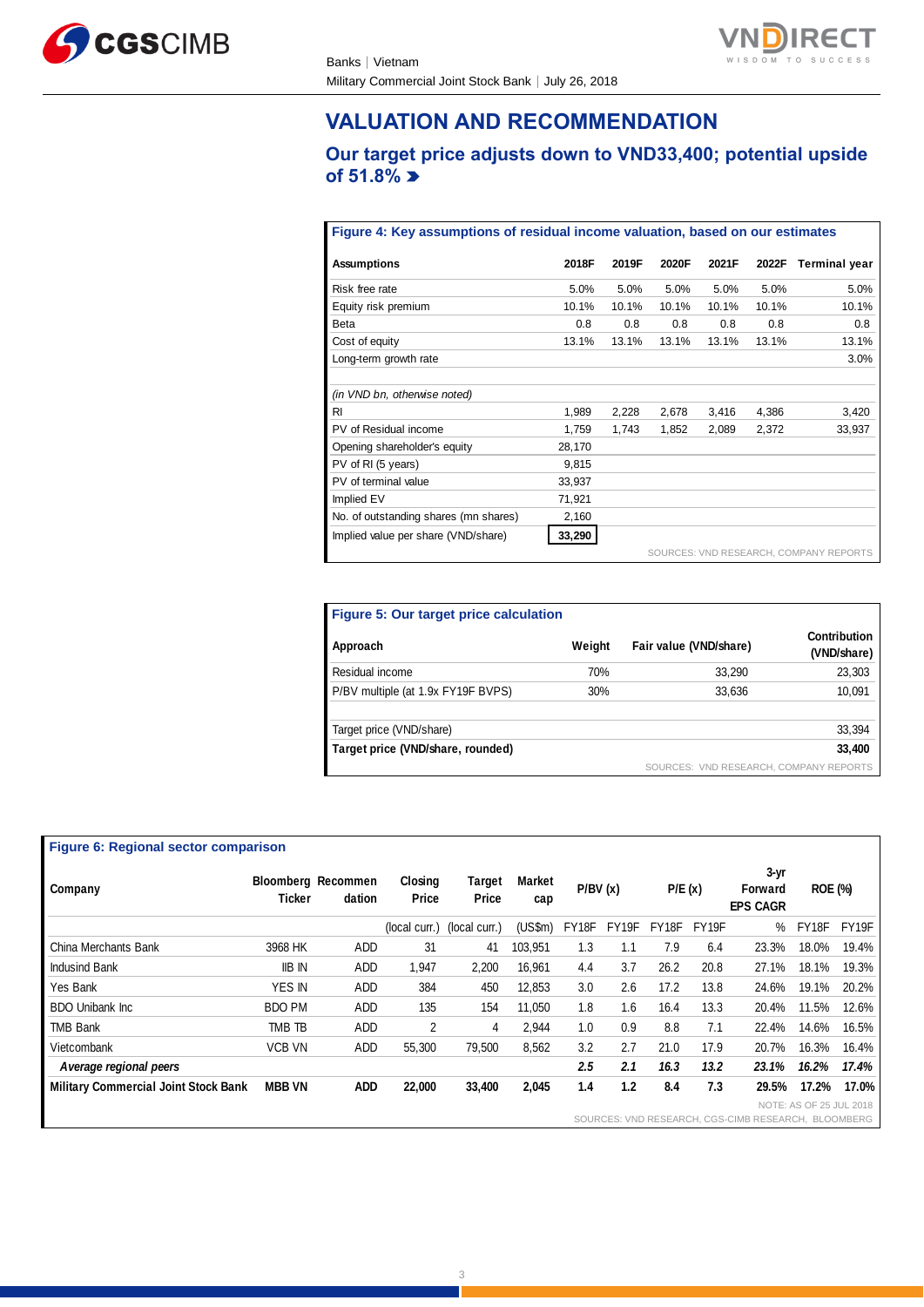

Banks│Vietnam Military Commercial Joint Stock Bank│July 26, 2018



#### **BY THE NUMBERS**



#### **Profit & Loss**

| (VNDb)                                   | Dec-16A  | Dec-17A  | Dec-18F  | Dec-19F  | Dec-20F   |
|------------------------------------------|----------|----------|----------|----------|-----------|
| Net Interest Income                      | 7,979    | 11,219   | 14,364   | 16,989   | 20,200    |
| <b>Total Non-Interest Income</b>         | 1.876    | 2.648    | 3.555    | 4.175    | 4,890     |
| <b>Operating Revenue</b>                 | 9,855    | 13,867   | 17,919   | 21,164   | 25,090    |
| <b>Total Non-Interest Expenses</b>       | (4, 175) | (5,999)  | (7,705)  | (9,524)  | (11, 291) |
| <b>Pre-provision Operating Profit</b>    | 5,681    | 7,868    | 10,214   | 11,640   | 13,800    |
| <b>Total Provision Charges</b>           | (2,030)  | (3,252)  | (2,538)  | (2,805)  | (3,370)   |
| <b>Operating Profit After Provisions</b> | 3,651    | 4,616    | 7,676    | 8,836    | 10,430    |
| Pretax Income/(Loss) from Assoc.         | $\Omega$ | $\Omega$ | $\Omega$ | 0        | $\Omega$  |
| <b>Operating EBIT (incl Associates)</b>  | 3,651    | 4,616    | 7,676    | 8,836    | 10,430    |
| Non-Operating Income/(Expense)           | $\Omega$ | $\Omega$ | $\Omega$ | O        | O         |
| Profit Before Tax (pre-El)               | 3,651    | 4,616    | 7,676    | 8,836    | 10,430    |
| <b>Exceptional Items</b>                 |          |          |          |          |           |
| <b>Pre-tax Profit</b>                    | 3,651    | 4,616    | 7,676    | 8,836    | 10,430    |
| Taxation                                 | (767)    | (1, 125) | (1, 842) | (2, 121) | (2,503)   |
| Consolidation Adjustments & Others       |          |          |          |          |           |
| Exceptional Income - post-tax            |          |          |          |          |           |
| <b>Profit After Tax</b>                  | 2,884    | 3,490    | 5,834    | 6,715    | 7,927     |
| Minority Interests                       | 28       | 29       | (160)    | (195)    | (246)     |
| Pref. & Special Div                      | $\Omega$ | $\Omega$ | 0        | 0        | 0         |
| FX And Other Adj.                        | $\Omega$ | $\Omega$ | $\Omega$ | 0        | $\Omega$  |
| <b>Net Profit</b>                        | 2,912    | 3,520    | 5,673    | 6,521    | 7,681     |
| <b>Recurring Net Profit</b>              | 2,740    | 3,262    | 5,258    | 6,043    | 7,119     |

### **Balance Sheet Employment**

|                                  | Dec-16A | Dec-17A | Dec-18F | Dec-19F | Dec-20F |
|----------------------------------|---------|---------|---------|---------|---------|
| Gross Loans/Cust Deposits        | 77.4%   | 83.7%   | 87.3%   | 89.5%   | 89.5%   |
| Avg Loans/Avg Deposits           | 72.3%   | 80.7%   | 85.6%   | 88.5%   | 89.5%   |
| Avg Liquid Assets/Avg Assets     | 38.5%   | 36.9%   | 35.2%   | 32.2%   | 30.5%   |
| Avg Liquid Assets/Avg IEAs       | 40.5%   | 38.8%   | 36.9%   | 33.7%   | 31.8%   |
| Net Cust Loans/Assets            | 57.4%   | 57.9%   | 61.5%   | 64.3%   | 65.5%   |
| Net Cust Loans/Broad Deposits    | 66.3%   | 66.7%   | 70.7%   | 73.8%   | 75.0%   |
| Equity & Provns/Gross Cust Loans | 18.2%   | 16.4%   | 16.2%   | 16.0%   | 16.0%   |
| Asset Risk Weighting             | 94%     | 98%     | 100%    | 101%    | 102%    |
| Provision Charge/Avg Cust Loans  | 1.49%   | 1.94%   | 1.25%   | 1.16%   | 1.18%   |
| Provision Charge/Avg Assets      | 0.85%   | 1.14%   | 0.76%   | 0.74%   | 0.78%   |
| Total Write Offs/Average Assets  | 0.85%   | 1.14%   | 0.76%   | 0.74%   | 0.78%   |

SOURCES: VND, COMPANY REPORTS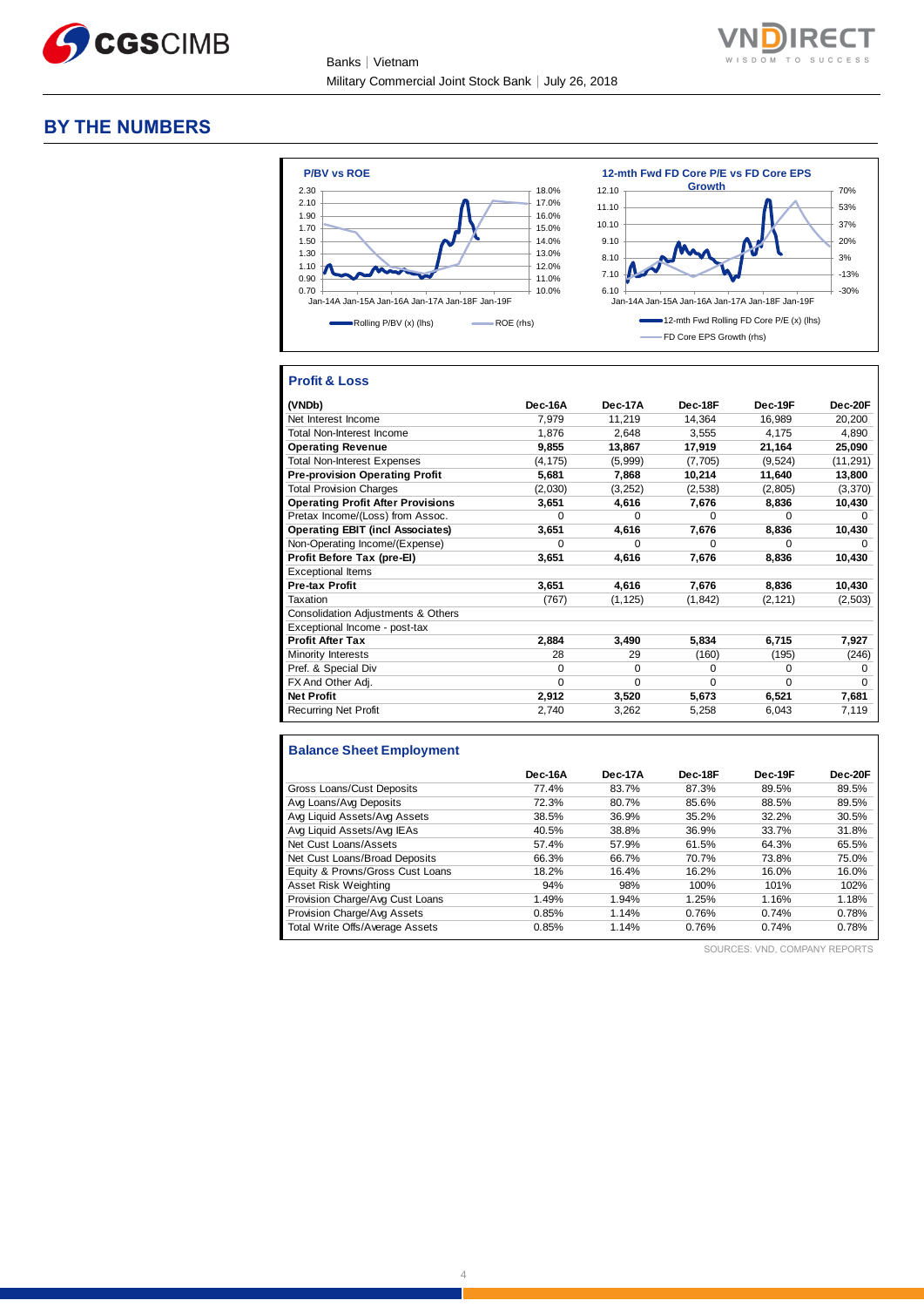

Banks│Vietnam Military Commercial Joint Stock Bank│July 26, 2018

#### **BY THE NUMBERS… cont'd**

| <b>Balance Sheet</b>                          |          |              |              |          |              |
|-----------------------------------------------|----------|--------------|--------------|----------|--------------|
| (VNDb)                                        | Dec-16A  | Dec-17A      | Dec-18F      | Dec-19F  | Dec-20F      |
| <b>Total Gross Loans</b>                      | 177.691  | 237.686      | 275.593      | 320.316  | 370.759      |
| Liquid Assets & Invst. (Current)              | 55.833   | 53.841       | 55.457       | 58,230   | 65,217       |
| Other Int. Earning Assets                     | 10.056   | 6.805        | 7.009        | 7.360    | 8.243        |
| <b>Total Gross Int. Earning Assets</b>        | 243,579  | 298,332      | 338,059      | 385,906  | 444,220      |
| Total Provisions/Loan Loss Reserve            | (3,671)  | (2,486)      | (3,330)      | (4, 129) | (5,023)      |
| <b>Total Net Interest Earning Assets</b>      | 239.908  | 295,847      | 334.729      | 381.777  | 439,197      |
| Intangible Assets                             | 944      | 1.018        | 1.099        | 1.187    | 1,282        |
| Other Non-Interest Earning Assets             | 13.887   | 15,171       | 16.385       | 17.696   | 19,111       |
| <b>Total Non-Interest Earning Assets</b>      | 14.831   | 16,189       | 17.484       | 18.883   | 20,394       |
| <b>Cash And Marketable Securities</b>         | 1,520    | 1.842        | 1,989        | 2,149    | 2,320        |
| Long-term Investments                         | $\Omega$ | <sup>0</sup> | <sup>0</sup> | $\Omega$ | <sup>0</sup> |
| <b>Total Assets</b>                           | 256,259  | 313,878      | 354,203      | 402.808  | 461,911      |
| <b>Customer Interest-Bearing Liabilities</b>  | 197,179  | 226,198      | 259,345      | 300,165  | 350,419      |
| <b>Bank Deposits</b>                          | 24.713   | 46,101       | 48.406       | 50.827   | 53,368       |
| Interest Bearing Liabilities: Others          | 258      | 2,145        | 2,182        | 2,220    | 2,258        |
| <b>Total Interest-Bearing Liabilities</b>     | 222,151  | 274.444      | 309.933      | 353,211  | 406.044      |
| <b>Bank's Liabilities Under Acceptances</b>   |          |              |              |          |              |
| <b>Total Non-Interest Bearing Liabilities</b> | 7.520    | 9.832        | 9.862        | 9,564    | 9,203        |
| <b>Total Liabilities</b>                      | 229,670  | 284,277      | 319,796      | 362,775  | 415,248      |
| <b>Shareholders' Equity</b>                   | 25.352   | 28.170       | 32.815       | 38.246   | 44.631       |
| <b>Minority Interests</b>                     | 1.236    | 1.431        | 1.592        | 1.787    | 2.032        |
| <b>Total Equity</b>                           | 26,588   | 29,601       | 34,407       | 40.033   | 46,664       |

#### **Key Ratios**

|                                          | Dec-16A | Dec-17A | Dec-18F | Dec-19F | Dec-20F |
|------------------------------------------|---------|---------|---------|---------|---------|
| Total Income Growth                      | 12.4%   | 40.7%   | 29.2%   | 18.1%   | 18.6%   |
| Operating Profit Growth                  | 6.7%    | 38.5%   | 29.8%   | 14.0%   | 18.6%   |
| Pretax Profit Growth                     | 13.3%   | 26.4%   | 66.3%   | 15.1%   | 18.0%   |
| Net Interest To Total Income             | 81.0%   | 80.9%   | 80.2%   | 80.3%   | 80.5%   |
| Cost Of Funds                            | 3.65%   | 3.49%   | 3.60%   | 3.61%   | 3.71%   |
| Return On Interest Earning Assets        | 6.87%   | 7.34%   | 7.82%   | 8.00%   | 8.26%   |
| Net Interest Spread                      | 3.22%   | 3.85%   | 4.22%   | 4.39%   | 4.55%   |
| Net Interest Margin (Avg Deposits)       | 4.24%   | 5.41%   | 6.07%   | 6.21%   | 6.34%   |
| Net Interest Margin (Avg RWA)            | 3.51%   | 4.09%   | 4.34%   | 4.46%   | 4.60%   |
| Provisions to Pre Prov. Operating Profit | 35.7%   | 41.3%   | 24.9%   | 24.1%   | 24.4%   |
| Interest Return On Average Assets        | 3.34%   | 3.94%   | 4.30%   | 4.49%   | 4.67%   |
| <b>Effective Tax Rate</b>                | 21.0%   | 24.4%   | 24.0%   | 24.0%   | 24.0%   |
| Net Dividend Payout Ratio                | 35.3%   | 30.9%   | 22.8%   | 19.9%   | 16.9%   |
| Return On Average Assets                 | 1.22%   | 1.23%   | 1.70%   | 1.72%   | 1.78%   |

#### **Key Drivers**

|                                | Dec-16A | Dec-17A | Dec-18F | Dec-19F | Dec-20F |
|--------------------------------|---------|---------|---------|---------|---------|
| Loan Growth (%)                | 24.2%   | 22.2%   | 20.0%   | 19.0%   | 17.0%   |
| Net Interest Margin (%)        | 3.5%    | 4.1%    | 4.5%    | 4.7%    | 4.9%    |
| Non Interest Income Growth (%) | 29.1%   | 41.1%   | 34.3%   | 17.4%   | 17.1%   |
| Cost-income Ratio (%)          | 42.4%   | 43.3%   | 43.0%   | 45.0%   | 45.0%   |
| Net NPL Ratio (%)              | 0.7%    | 0.8%    | 0.7%    | 0.8%    | 0.8%    |
| Loan Loss Reserve (%)          | 103.2%  | 95.9%   | 101.3%  | 97.1%   | 96.5%   |
| GP Ratio (%)                   | 0.7%    | 0.7%    | 0.8%    | 0.8%    | 0.8%    |
| Tier 1 Ratio (%)               | 11.1%   | 9.6%    | 9.7%    | 9.8%    | 9.9%    |
| Total CAR (%)                  | 12.5%   | 12.0%   | 11.9%   | 11.8%   | 11.7%   |
| Deposit Growth (%)             | 7.3%    | 13.0%   | 15.0%   | 16.0%   | 17.0%   |
| Loan-deposit Ratio (%)         | 75.5%   | 82.5%   | 86.0%   | 88.1%   | 88.1%   |
| Gross NPL Ratio (%)            | 1.3%    | 1.2%    | 1.3%    | 1.5%    | 1.5%    |
| Fee Income Growth (%)          | 25.5%   | 65.6%   | 45.0%   | 27.0%   | 25.0%   |

SOURCES: VND, COMPANY REPORTS

**VN** 

n

**DIRECT**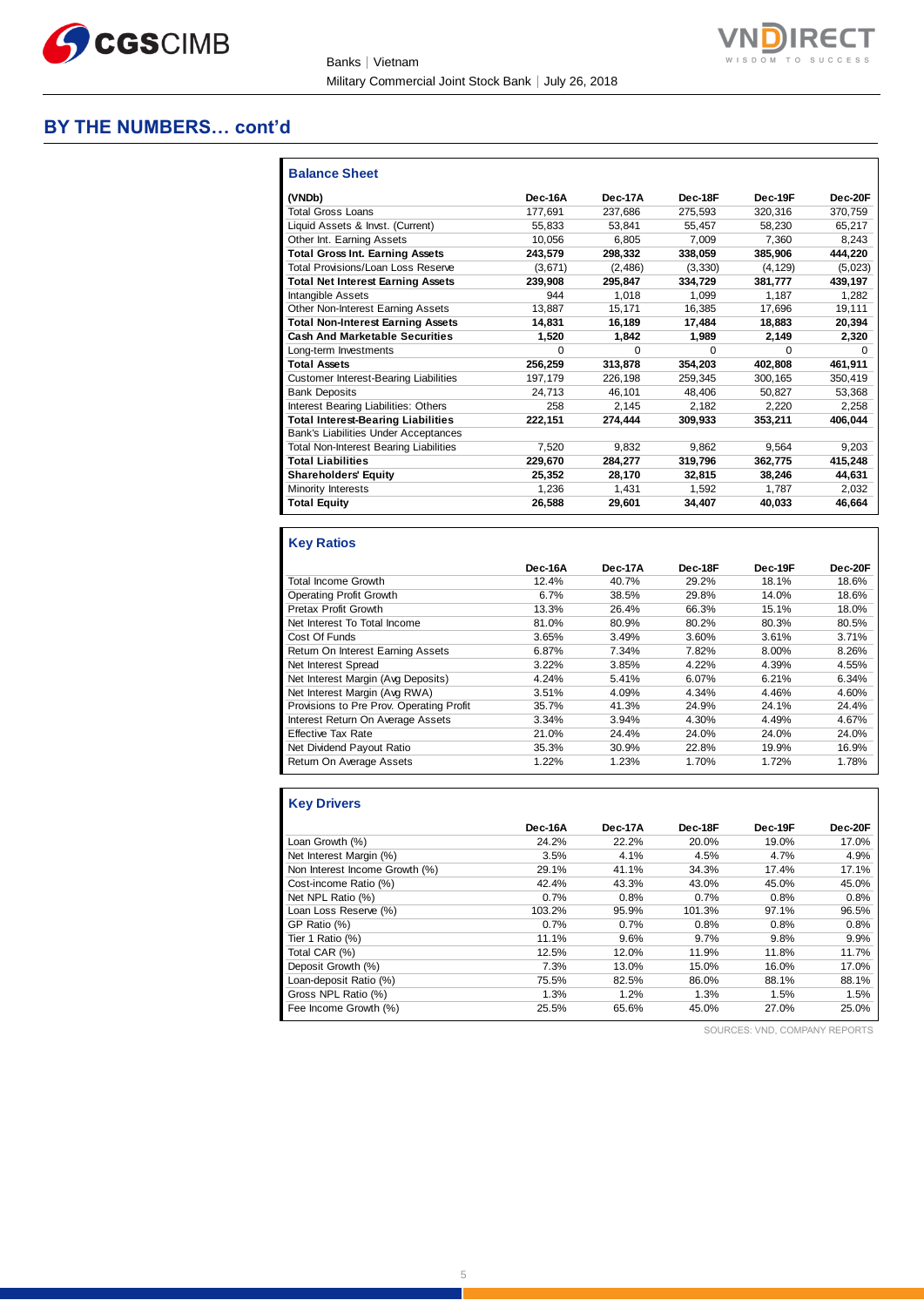



#### **DISCLAIMER**

The content of this report (including the views and opinions expressed therein, and the information comprised therein) has been prepared by and belongs to VNDIRECT Securities Corporation, and is distributed by CGS-CIMB or CIMB Investment Bank Berhad ("CIMB"), as the case may be, pursuant to an arrangement between VNDIRECT Securities Corporation and CGS-CIMB. VNDIRECT Securities Corporation is not an affiliate of CGS-CIMB or CIMB.

This report is not directed to, or intended for distribution to or use by, any person or entity who is a citizen or resident of or located in any locality, state, country or other jurisdiction where such distribution, publication, availability or use would be contrary to law or regulation.

By accepting this report, the recipient hereof represents and warrants that he is entitled to receive such report in accordance with the restrictions set forth below and agrees to be bound by the limitations contained herein (including the "Restrictions on Distributions" set out below). Any failure to comply with these limitations may constitute a violation of law. This publication is being supplied to you strictly on the basis that it will remain confidential. No part of this report may be (i) copied, photocopied, duplicated, stored or reproduced in any form by any means or (ii) redistributed or passed on, directly or indirectly, to any other person in whole or in part, for any purpose without the prior written consent of CGS-CIMB or CIMB, as the case may be.

The information contained in this research report is prepared from data believed to be correct and reliable at the time of issue of this report.

VNDIRECT Securities Corporation may or may not issue regular reports on the subject matter of this report at any frequency and may cease to do so or change the periodicity of reports at any time. None of VNDIRECT Securities Corporation, CGS-CIMB or CIMB is under any obligation to update this report in the event of a material change to the information contained in this report. None of VNDIRECT Securities Corporation, CGS-CIMB or CIMB has any and will accept any, obligation to (i) check or ensure that the contents of this report remain current, reliable or relevant, (ii) ensure that the content of this report constitutes all the information a prospective investor may require, (iii) ensure the adequacy, accuracy, completeness, reliability or fairness of any views, opinions and information, and accordingly, VNDIRECT Securities Corporation, CGS-CIMB and CIMB and their respective affiliates and related persons including China Galaxy International Financial Holdings Limited ("CGIFHL") and CIMB Group Sdn. Bhd. ("CIMBG") and their respective related corporations (and their respective directors, associates, connected persons and/or employees) shall not be liable in any manner whatsoever for any consequences (including but not limited to any direct, indirect or consequential losses, loss of profits and damages) of any reliance thereon or usage thereof. In particular, VNDIRECT Securities Corporation, CGS-CIMB and CIMB disclaim all responsibility and liability for the views and opinions set out in this report.

Unless otherwise specified, this report is based upon reasonable sources. Such sources will, unless otherwise specified, for market data, be market data and prices available from the main stock exchange or market where the relevant security is listed, or, where appropriate, any other market. Information on the accounts and business of company(ies) will generally be based on published statements of the company(ies), information disseminated by regulatory information services, other publicly available information and information resulting from our research. Whilst every effort is made to ensure that statements of facts made in this report are accurate, all estimates, projections, forecasts, expressions of opinion and other subjective judgments contained in this report are based on assumptions considered to be reasonable as of the date of the document in which they are contained and must not be construed as a representation that the matters referred to therein will occur. Past performance is not a reliable indicator of future performance. The value of investments may go down as well as up and those investing may, depending on the investments in question, lose more than the initial investment. No report shall constitute an offer or an invitation by or on behalf of CGS-CIMB, CIMB, or VNDIRECT Securities Corporation, or their respective affiliates (including CGIFHL, CIMBG and their respective related corporations) to any person to buy or sell any investments.

CGS-CIMB, CIMB and/or VNDIRECT Securities Corporation and/or their respective affiliates and related corporations (including CGIFHL, CIMBG and their respective related corporations), their respective directors, associates, connected parties and/or employees may own or have positions in securities of the company(ies) covered in this research report or any securities related thereto and may from time to time add to or dispose of, or may be materially interested in, any such securities. Further, CGS-CIMB, CIMB and/or VNDIRECT Securities Corporation, and/or their respective affiliates and their respective related corporations (including CGIFHL, CIMBG and their respective related corporations) do and seek to do business with the company(ies) covered in this research report and may from time to time act as market maker or have assumed an underwriting commitment in securities of such company(ies), may sell them to or buy them from customers on a principal basis and may also perform or seek to perform significant investment banking, advisory, underwriting or placement services for or relating to such company(ies) as well as solicit such investment, advisory or other services from any entity mentioned in this report.

CGS-CIMB, CIMB and/or VNDIRECT Securities Corporation and/or their respective affiliates (including CGIFHL, CIMBG and their respective related corporations) may enter into an agreement with the company(ies) covered in this report relating to the production of research reports. CGS-CIMB, CIMB and/or VNDIRECT Securities Corporation may disclose the contents of this report to the company(ies) covered by it and may have amended the contents of this report following such disclosure.

The analyst responsible for the production of this report hereby certifies that the views expressed herein accurately and exclusively reflect his or her personal views and opinions about any and all of the issuers or securities analysed in this report and were prepared independently and autonomously. No part of the compensation of the analyst(s) was, is, or will be directly or indirectly related to the inclusion of specific recommendations(s) or view(s) in this report. The analyst(s) who prepared this research report is prohibited from receiving any compensation, incentive or bonus based on specific investment banking transactions or for providing a specific recommendation for, or view of, a particular company. Information barriers and other arrangements may be established where necessary to prevent conflicts of interests arising. However, the analyst(s) may receive compensation that is based on his/their coverage of company(ies) in the performance of his/their duties or the performance of his/their recommendations and the research personnel involved in the preparation of this report may also participate in the solicitation of the businesses as described above. In reviewing this research report, an investor should be aware that any or all of the foregoing, among other things, may give rise to real or potential conflicts of interest. Additional information is, subject to the duties of confidentiality, available on request.

The term "VNDIRECT Securities Corporation" shall, unless the context otherwise requires, mean VNDIRECT Securities Corporation and its affiliates, subsidiaries and related companies. The term "CGS-CIMB" shall denote, where appropriate, the relevant entity distributing or disseminating the report in the particular jurisdiction referenced below, or, in every other case except as otherwise stated herein, CIMB Securities International Pte. Ltd. and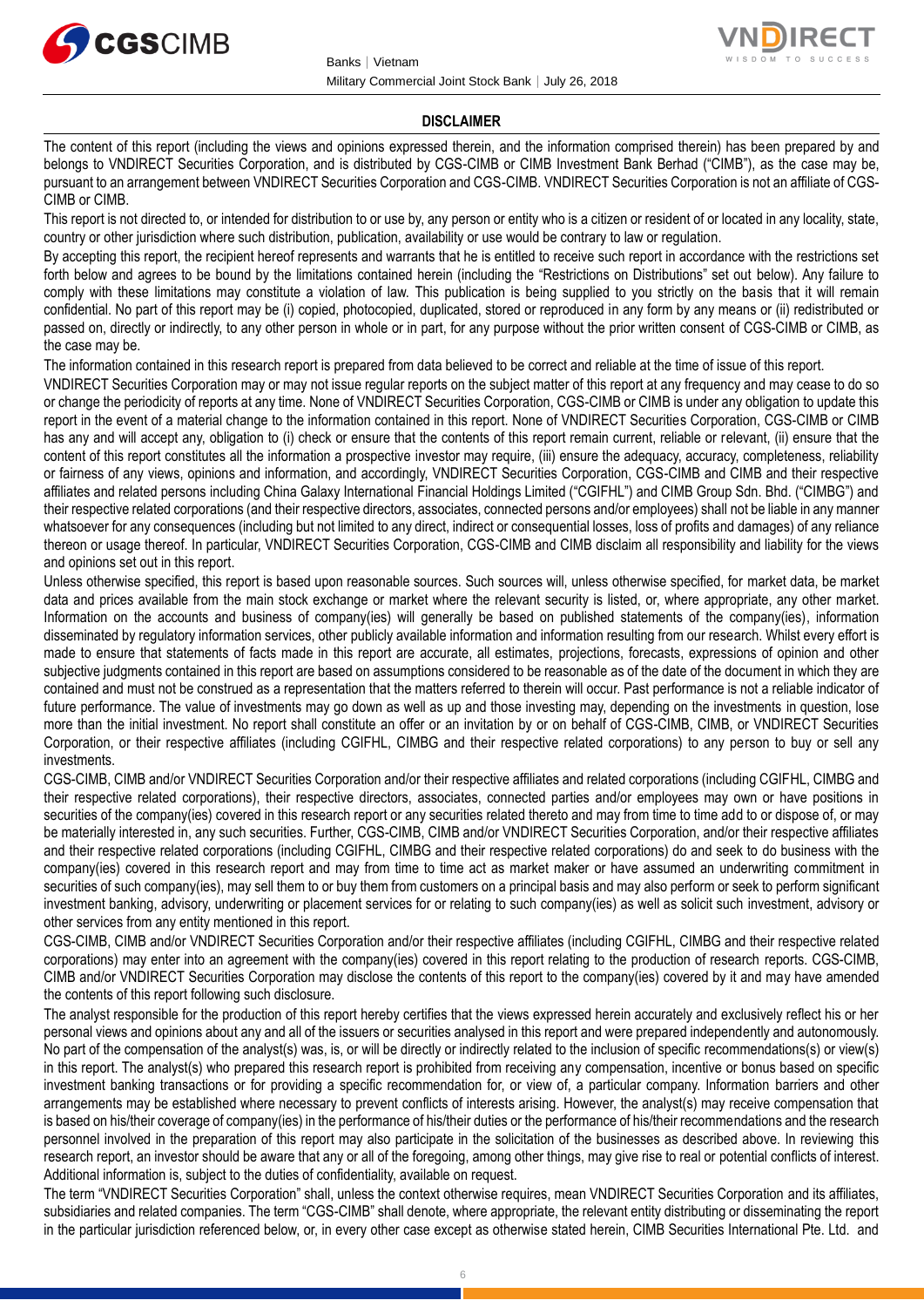



its affiliates, subsidiaries and related corporations.

#### **CGS-CIMB**

| Country     | <b>CGS-CIMB Entity</b>                      | <b>Regulated by</b>                                             |
|-------------|---------------------------------------------|-----------------------------------------------------------------|
| Hong Kong   | <b>CGS-CIMB Securities Limited</b>          | Securities and Futures Commission Hong Kong                     |
| India       | CGS-CIMB Securities (India) Private Limited | Securities and Exchange Board of India (SEBI)                   |
| Indonesia   | PT CGS-CIMB Sekuritas Indonesia             | Financial Services Authority of Indonesia                       |
| Singapore   | CGS-CIMB Research Pte. Ltd.                 | Monetary Authority of Singapore                                 |
| South Korea | CGS-CIMB Securities Limited, Korea Branch   | Financial Services Commission and Financial Supervisory Service |
| Thailand    | CGS-CIMB Securities (Thailand) Co. Ltd.     | Securities and Exchange Commission Thailand                     |

#### **CIMB**

| untry    | <b>CIMB</b><br>.<br>Entity                    | ated bv                                                                           |
|----------|-----------------------------------------------|-----------------------------------------------------------------------------------|
| Malaysia | <b>CIMB</b><br>∶Berhad<br>Bank<br>√Investment | ;ommission<br>. Malavsır<br>ïties<br>ឹ<br><u>ж.</u><br>\ ,\ ,\ \ \ \ \<br>וסוכי ו |

(i) As of July 26, 2018 VNDIRECT Securities Corporation has a proprietary position in the securities (which may include but not limited to shares, warrants, call warrants and/or any other derivatives) in the following company or companies covered or recommended in this report: (a) -

(ii) As of July 26, 2018, the analyst(s) who prepared this report, and the associate(s), has / have an interest in the securities (which may include but not limited to shares, warrants, call warrants and/or any other derivatives) in the following company or companies covered or recommended in this report:

(a) -

This report does not purport to contain all the information that a prospective investor may require. CGS-CIMB, and VNDIRECT Securities Corporation and their respective affiliates (including CGIFHL, CIMBG and their related corporations) do not make any guarantee, representation or warranty, express or implied, as to the adequacy, accuracy, completeness, reliability or fairness of any such information and opinion contained in this report. None of CGS-CIMB, CIMB and VNDIRECT Securities Corporation and their respective affiliates nor their related persons (including CGIFHL, CIMBG and their related corporations) shall be liable in any manner whatsoever for any consequences (including but not limited to any direct, indirect or consequential losses, loss of profits and damages) of any reliance thereon or usage thereof.

This report is general in nature and has been prepared for information purposes only. It is intended for circulation amongst CGS-CIMB's, CIMB's and their respective affiliates' (including CGIFHL's, CIMBG's and their respective related corporations') clients generally and does not have regard to the specific investment objectives, financial situation and the particular needs of any specific person who may receive this report. The information and opinions in this report are not and should not be construed or considered as an offer, recommendation or solicitation to buy or sell the subject securities, related investments or other financial instruments or any derivative instrument, or any rights pertaining thereto.

Investors are advised to make their own independent evaluation of the information contained in this research report, consider their own individual investment objectives, financial situation and particular needs and consult their own professional and financial advisers as to the legal, business, financial, tax and other aspects before participating in any transaction in respect of the securities of company(ies) covered in this research report. The securities of such company(ies) may not be eligible for sale in all jurisdictions or to all categories of investors.

**Australia:** Despite anything in this report to the contrary, this research is provided in Australia by CIMB Securities (Singapore) Pte. Ltd. and CIMB Securities Limited. This research is only available in Australia to persons who are "wholesale clients" (within the meaning of the Corporations Act 2001 (Cth) and is supplied solely for the use of such wholesale clients and shall not be distributed or passed on to any other person. You represent and warrant that if you are in Australia, you are a "wholesale client". This research is of a general nature only and has been prepared without taking into account the objectives, financial situation or needs of the individual recipient. CIMB Securities (Singapore) Pte. Ltd. and CIMB Securities Limited do not hold, and are not required to hold an Australian financial services license. CIMB Securities (Singapore) Pte. Ltd. and CIMB Securities Limited rely on "passporting" exemptions for entities appropriately licensed by the Monetary Authority of Singapore (under ASIC Class Order 03/1102) and the Securities and Futures Commission in Hong Kong (under ASIC Class Order 03/1103).

**Canada:** This research report has not been prepared in accordance with the disclosure requirements of Dealer Member Rule 3400 – Research Restrictions and Disclosure Requirements of the Investment Industry Regulatory Organization of Canada. For any research report distributed by CIBC, further disclosures related to CIBC conflicts of interest can be found at https://researchcentral.cibcwm.com.

**China:** For the purpose of this report, the People's Republic of China ("PRC") does not include the Hong Kong Special Administrative Region, the Macau Special Administrative Region or Taiwan. The distributor of this report has not been approved or licensed by the China Securities Regulatory Commission or any other relevant regulatory authority or governmental agency in the PRC. This report contains only marketing information. The distribution of this report is not an offer to buy or sell to any person within or outside PRC or a solicitation to any person within or outside of PRC to buy or sell any instruments described herein. This report is being issued outside the PRC to a limited number of institutional investors and may not be provided to any person other than the original recipient and may not be reproduced or used for any other purpose.

**France:** Only qualified investors within the meaning of French law shall have access to this report. This report shall not be considered as an offer to subscribe to, or used in connection with, any offer for subscription or sale or marketing or direct or indirect distribution of financial instruments and it is not intended as a solicitation for the purchase of any financial instrument.

**Germany:** This report is only directed at persons who are professional investors as defined in sec 31a(2) of the German Securities Trading Act (WpHG). This publication constitutes research of a non-binding nature on the market situation and the investment instruments cited here at the time of the publication of the information.

The current prices/yields in this issue are based upon closing prices from Bloomberg as of the day preceding publication. Please note that neither the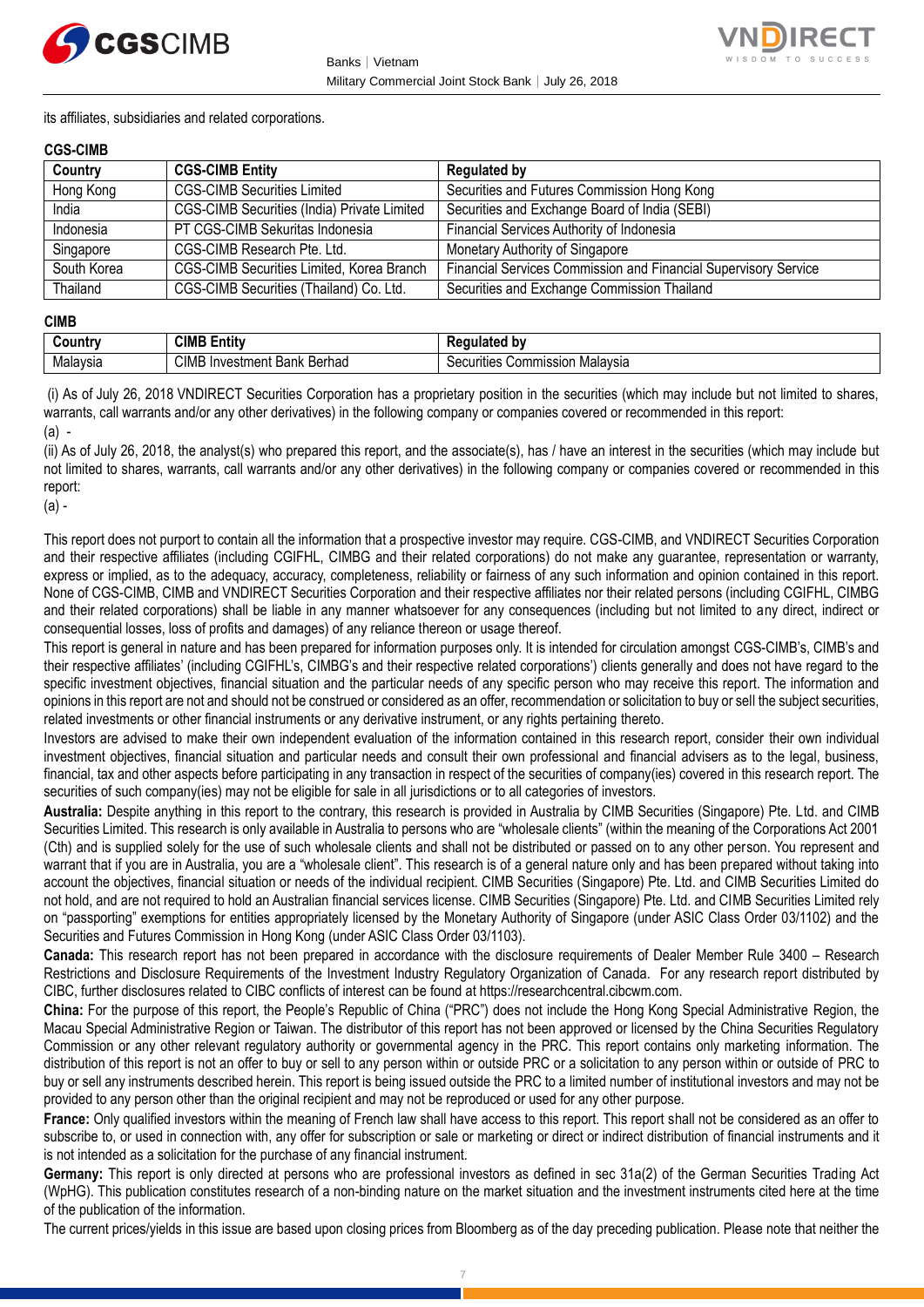



German Federal Financial Supervisory Agency (BaFin), nor any other supervisory authority exercises any control over the content of this report. **Hong Kong:** This report is issued and distributed in Hong Kong by CIMB Securities Limited ("CHK") which is licensed in Hong Kong by the Securities and Futures Commission for Type 1 (dealing in securities), Type 4 (advising on securities) and Type 6 (advising on corporate finance) activities. Any investors wishing to purchase or otherwise deal in the securities covered in this report should contact the Head of Sales at CIMB Securities Limited. The views and opinions in this research report are of VNDIRECT Securities Corporation as of the date hereof and are subject to change. If the Financial Services and Markets Act of the United Kingdom or the rules of the Financial Conduct Authority apply to a recipient, our obligations owed to such recipient therein are unaffected. CHK has no obligation to update its opinion or the information in this research report.

This publication is strictly confidential and is for private circulation only to clients of CHK.

CHK does not make a market on other securities mentioned in the report.

**India:** This report is issued and distributed in India by CIMB Securities (India) Private Limited ("CIMB India") which is registered with the National Stock Exchange of India Limited and BSE Limited as a trading and clearing member under the Securities and Exchange Board of India (Stock Brokers and Sub-Brokers) Regulations, 1992. In accordance with the provisions of Regulation 4(g) of the Securities and Exchange Board of India (Investment Advisers) Regulations, 2013, CIMB India is not required to seek registration with the Securities and Exchange Board of India ("SEBI") as an Investment Adviser. CIMB India is registered with SEBI as a Research Analyst pursuant to the SEBI (Research Analysts) Regulations, 2014 ("Regulations").

This report does not take into account the particular investment objectives, financial situations, or needs of the recipients. It is not intended for and does not deal with prohibitions on investment due to law/jurisdiction issues etc. which may exist for certain persons/entities. Recipients should rely on their own investigations and take their own professional advice before investment.

The report is not a "prospectus" as defined under Indian Law, including the Companies Act, 2013, and is not, and shall not be, approved by, or filed or registered with, any Indian regulator, including any Registrar of Companies in India, SEBI, any Indian stock exchange, or the Reserve Bank of India. No offer, or invitation to offer, or solicitation of subscription with respect to any such securities listed or proposed to be listed in India is being made, or intended to be made, to the public, or to any member or section of the public in India, through or pursuant to this report.

The research analysts, strategists or economists principally responsible for the preparation of this research report are segregated from the other activities of CIMB India and they have received compensation based upon various factors, including quality, accuracy and value of research, firm profitability or revenues, client feedback and competitive factors. Research analysts', strategists' or economists' compensation is not linked to investment banking or capital markets transactions performed or proposed to be performed by CIMB India or its affiliates.

CGS-CIMB India has not received any investment banking related compensation from the companies mentioned in the report in the past 12 months. CGS-CIMB India has not received any compensation from the companies mentioned in the report in the past 12 months.

**Indonesia:** This report is issued and distributed by PT CIMB Sekuritas Indonesia ("CIMBI"). The views and opinions in this research report are our own as of the date hereof and are subject to change. CIMBI has no obligation to update its opinion or the information in this research report. Neither this report nor any copy hereof may be distributed in Indonesia or to any Indonesian citizens wherever they are domiciled or to Indonesian residents except in compliance with applicable Indonesian capital market laws and regulations.

This research report is not an offer of securities in Indonesia. The securities referred to in this research report have not been registered with the Financial Services Authority (Otoritas Jasa Keuangan) pursuant to relevant capital market laws and regulations, and may not be offered or sold within the territory of the Republic of Indonesia or to Indonesian citizens through a public offering or in circumstances which constitute an offer within the meaning of the Indonesian capital market law and regulations.

**Ireland:** CGS-CIMB is not an investment firm authorised in the Republic of Ireland and no part of this document should be construed as CGS-CIMB acting as, or otherwise claiming or representing to be, an investment firm authorised in the Republic of Ireland.

**Malaysia:** This report is distributed by CIMB solely for the benefit of and for the exclusive use of our clients. CIMB has no obligation to update, revise or reaffirm its opinion or the information in this research reports after the date of this report.

**New Zealand:** In New Zealand, this report is for distribution only to persons who are wholesale clients pursuant to section 5C of the Financial Advisers Act 2008.

**Singapore:** This report is issued and distributed by CIMB Research Pte Ltd ("CIMBR"). CIMBR is a financial adviser licensed under the Financial Advisers Act, Cap 110 ("FAA") for advising on investment products, by issuing or promulgating research analyses or research reports, whether in electronic, print or other form. Accordingly CIMBR is a subject to the applicable rules under the FAA unless it is able to avail itself to any prescribed exemptions.

Recipients of this report are to contact CIMB Research Pte Ltd, 50 Raffles Place, #16-02 Singapore Land Tower, Singapore in respect of any matters arising from, or in connection with this report. CIMBR has no obligation to update its opinion or the information in this research report. This publication is strictly confidential and is for private circulation only. If you have not been sent this report by CIMBR directly, you may not rely, use or disclose to anyone else this report or its contents.

If the recipient of this research report is not an accredited investor, expert investor or institutional investor, CIMBR accepts legal responsibility for the contents of the report without any disclaimer limiting or otherwise curtailing such legal responsibility. If the recipient is an accredited investor, expert investor or institutional investor, the recipient is deemed to acknowledge that CIMBR is exempt from certain requirements under the FAA and its attendant regulations, and as such, is exempt from complying with the following :

(a) Section 25 of the FAA (obligation to disclose product information);

(b) Section 27 (duty not to make recommendation with respect to any investment product without having a reasonable basis where you may be reasonably expected to rely on the recommendation) of the FAA;

(c) MAS Notice on Information to Clients and Product Information Disclosure [Notice No. FAA-N03];

(d) MAS Notice on Recommendation on Investment Products [Notice No. FAA-N16];

(e) Section 36 (obligation on disclosure of interest in securities), and

(f) any other laws, regulations, notices, directive, guidelines, circulars and practice notes which are relates to the above, to the extent permitted by applicable laws, as may be amended from time to time, and any other laws, regulations, notices, directive, guidelines, circulars, and practice notes as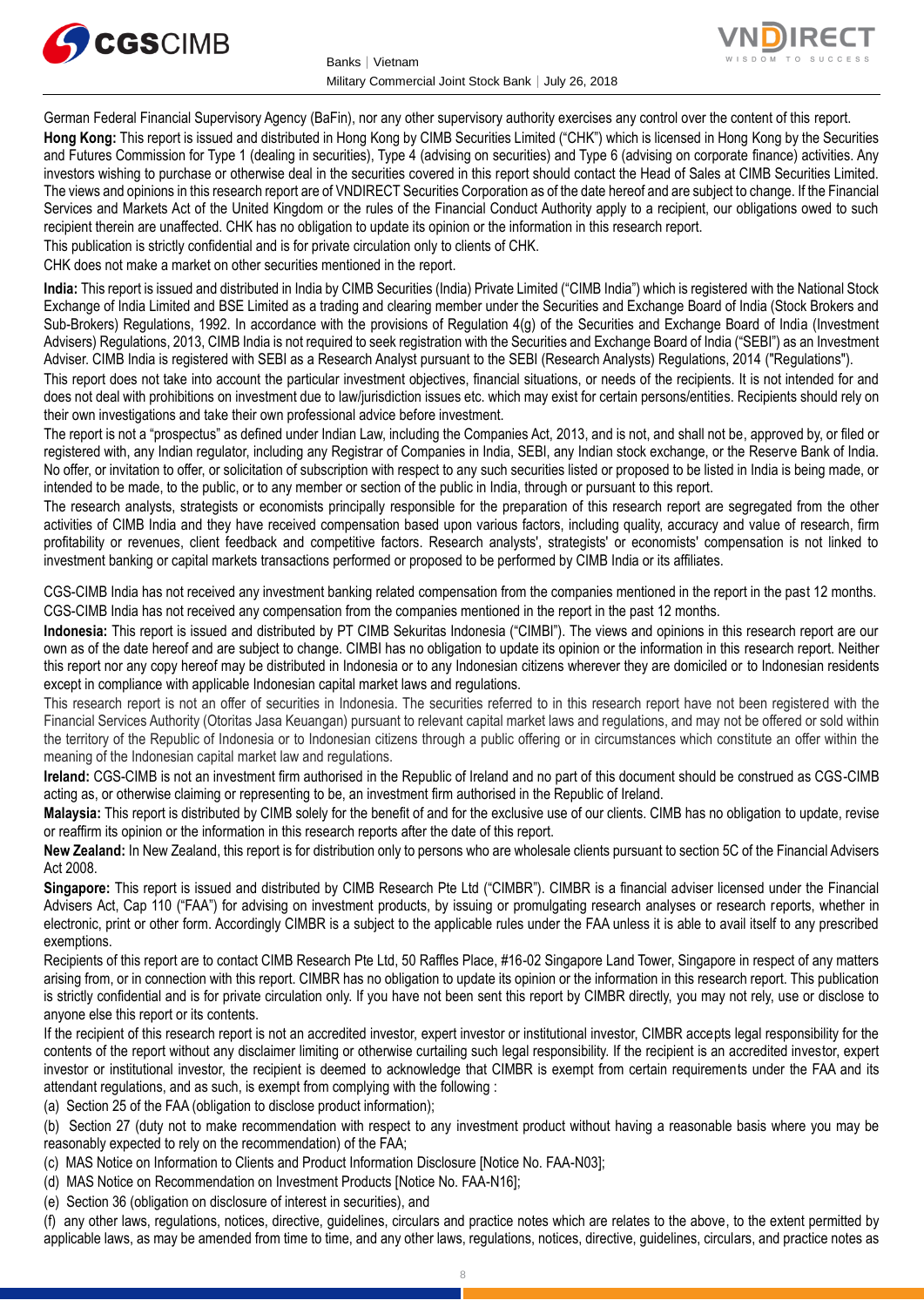



we may notify you from time to time. In addition, the recipient who is an accredited investor, expert investor or institutional investor acknowledges that a CIMBR is exempt from Section 27 of the FAA, the recipient will also not be able to file a civil claim against CIMBR for any loss or damage arising from the recipient's reliance on any recommendation made by CIMBR which would otherwise be a right that is available to the recipient under Section 27 of the FAA, the recipient will also not be able to file a civil claim against CIMBR for any loss or damage arising from the recipient's reliance on any recommendation made by CIMBR which would otherwise be a right that is available to the recipient under Section 27 of the FAA.

CIMBR, its affiliates and related corporations, their directors, associates, connected parties and/or employees may own or have positions in securities of the company(ies) covered in this research report or any securities related thereto and may from time to time add to or dispose of, or may be materially interested in, any such securities. Further, CIMBR, its affiliates and its related corporations do and seek to do business with the company(ies) covered in this research report and may from time to time act as market maker or have assumed an underwriting commitment in securities of such company(ies), may sell them to or buy them from customers on a principal basis and may also perform or seek to perform significant investment banking, advisory, underwriting or placement services for or relating to such company(ies) as well as solicit such investment, advisory or other services from any entity mentioned in this report.

As of July 26, 2018,, CIMBR does not have a proprietary position in the recommended securities in this report.

CIMBR does not make a market on the securities mentioned in the report.

**South Korea:** This report is issued and distributed in South Korea by CIMB Securities Limited, Korea Branch ("CIMB Korea") which is licensed as a cash equity broker, and regulated by the Financial Services Commission and Financial Supervisory Service of Korea. In South Korea, this report is for distribution only to professional investors under Article 9(5) of the Financial Investment Services and Capital Market Act of Korea ("FSCMA").

**Spain:** This document is a research report and it is addressed to institutional investors only. The research report is of a general nature and not personalised and does not constitute investment advice so, as the case may be, the recipient must seek proper advice before adopting any investment decision. This document does not constitute a public offering of securities.

CGS-CIMB is not registered with the Spanish Comision Nacional del Mercado de Valores to provide investment services.

**Sweden:** This report contains only marketing information and has not been approved by the Swedish Financial Supervisory Authority. The distribution of this report is not an offer to sell to any person in Sweden or a solicitation to any person in Sweden to buy any instruments described herein and may not be forwarded to the public in Sweden.

**Switzerland:** This report has not been prepared in accordance with the recognized self-regulatory minimal standards for research reports of banks issued by the Swiss Bankers' Association (Directives on the Independence of Financial Research).

Thailand: This report is issued and distributed by CIMB Securities (Thailand) Co. Ltd. ("CIMBT") based upon sources believed to be reliable (but their accuracy, completeness or correctness is not guaranteed). The statements or expressions of opinion herein were arrived at after due and careful consideration for use as information for investment. Such opinions are subject to change without notice and CIMBT has no obligation to update its opinion or the information in this research report.

CIMBT may act or acts as Market Maker, and issuer and offerer of Derivative Warrants and Structured Note which may have the following securities as its underlying securities. Investors should carefully read and study the details of the derivative warrants in the prospectus before making investment decisions.

AAV, ADVANC, AMATA, ANAN, AOT, AP, BA, BANPU, BBL, BCH, BCP, BCPG, BDMS, BEAUTY, BEC, BEM, BJC, BH, BIG, BLA, BLAND, BPP, BTS, CBG, CENTEL, CHG, CK, CKP, COM7, CPALL, CPF, CPN, DELTA, DTAC, EA, EGCO, EPG, GFPT, GLOBAL, GLOW, GPSC, GUNKUL, HMPRO, INTUCH, IRPC, ITD, IVL, KBANK, KCE, KKP, KTB, KTC, LH, LHBANK, LPN, MAJOR, MALEE, MEGA, MINT, MONO, MTLS, PLANB, PSH, PTL, PTG, PTT, PTTEP, PTTGC, QH, RATCH, ROBINS, S, SAWAD, SCB, SCC, SCCC, SIRI, SPALI, SPRC, STEC, STPI, SUPER, TASCO, TCAP, THAI, THANI, THCOM, TISCO, TKN, TMB, TOP, TPIPL, TRUE, TTA, TU, TVO, UNIQ, VGI, WHA, WORK.

#### Corporate Governance Report:

The disclosure of the survey result of the Thai Institute of Directors Association ("IOD") regarding corporate governance is made pursuant to the policy of the Office of the Securities and Exchange Commission. The survey of the IOD is based on the information of a company listed on the Stock Exchange of Thailand and the Market for Alternative Investment disclosed to the public and able to be accessed by a general public investor. The result, therefore, is from the perspective of a third party. It is not an evaluation of operation and is not based on inside information.

The survey result is as of the date appearing in the Corporate Governance Report of Thai Listed Companies. As a result, the survey result may be changed after that date. CIMBT does not confirm nor certify the accuracy of such survey result.

| score<br>mae.               | 100<br>۵O<br>IJU<br>ט ו  | 80<br>.or                 | 7٨<br>$\overline{\phantom{a}}$<br>. . | $\sim$ $\sim$<br>Below<br>∪ or | ≺esult<br>. NC<br>. יומי<br>$\mathbf{r}$<br>v<br>ור |
|-----------------------------|--------------------------|---------------------------|---------------------------------------|--------------------------------|-----------------------------------------------------|
| -<br>. Jescrintion<br>TIOI. | $\mathbf{u}$<br>xcellent | 000ز<br><b>Ver</b><br>' M | Good                                  | N/A                            |                                                     |

**United Arab Emirates:** The distributor of this report has not been approved or licensed by the UAE Central Bank or any other relevant licensing authorities or governmental agencies in the United Arab Emirates. This report is strictly private and confidential and has not been reviewed by, deposited or registered with UAE Central Bank or any other licensing authority or governmental agencies in the United Arab Emirates. This report is being issued outside the United Arab Emirates to a limited number of institutional investors and must not be provided to any person other than the original recipient and may not be reproduced or used for any other purpose. Further, the information contained in this report is not intended to lead to the sale of investments under any subscription agreement or the conclusion of any other contract of whatsoever nature within the territory of the United Arab Emirates.

**United Kingdom and European Economic Area (EEA):** In the United Kingdom and European Economic Area, this material is also being distributed by CIMB Securities (UK) Limited ("CIMB UK"). CIMB UK is authorized and regulated by the Financial Conduct Authority and its registered office is at 27 Knightsbridge, London, SW1X7YB. The material distributed by CIMB UK has been prepared in accordance with CGS-CIMB's policies for managing conflicts of interest arising as a result of publication and distribution of this material. This material is for distribution only to, and is solely directed at, selected persons on the basis that those persons: (a) are eligible counterparties and professional clients of CIMB UK; (b) have professional experience in matters relating to investments falling within Article 19(5) of the Financial Services and Markets Act 2000 (Financial Promotion) Order 2005 (as amended, the "Order"), (c) fall within Article 49(2)(a) to (d) ("high net worth companies, unincorporated associations etc") of the Order; (d) are outside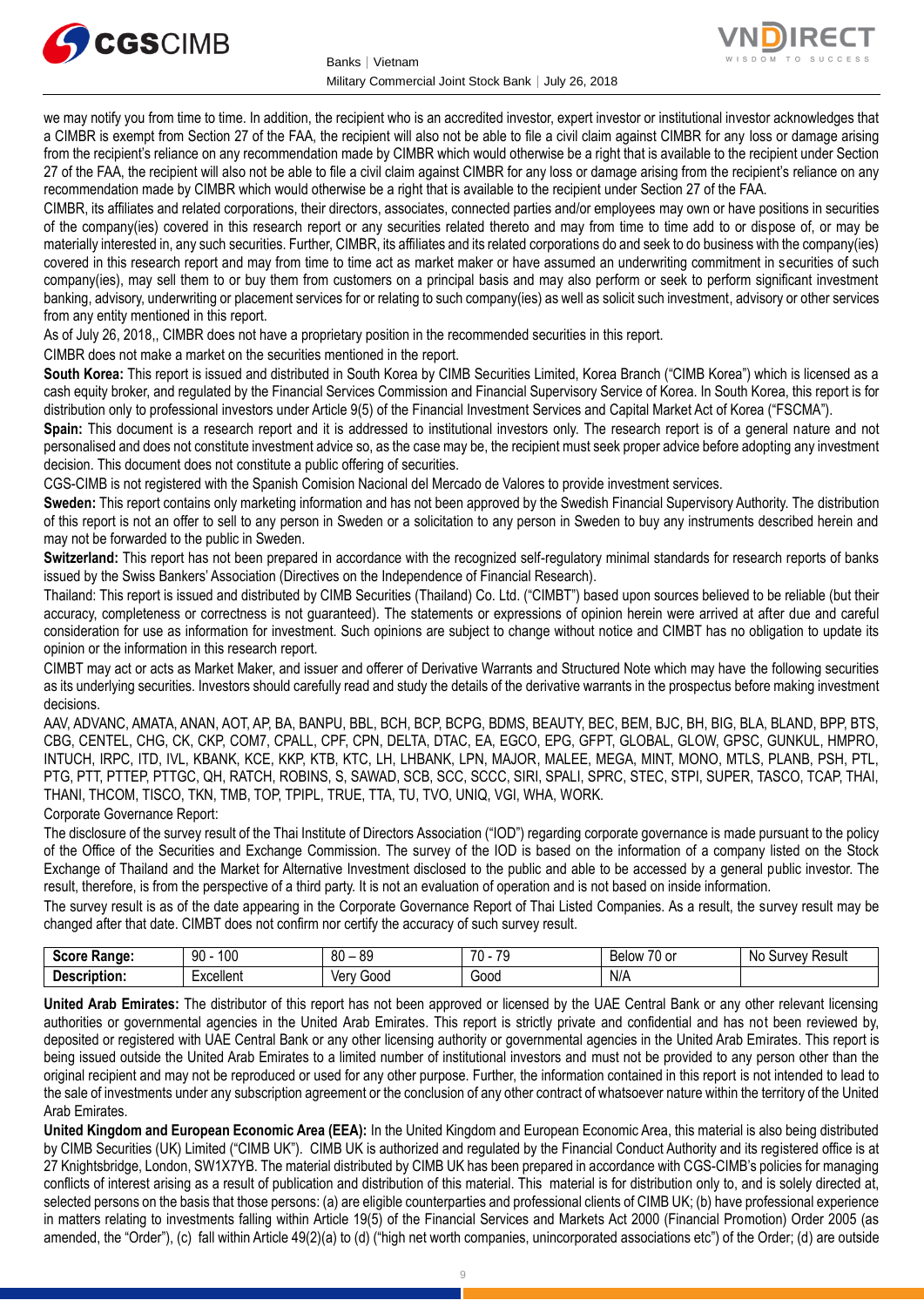



the United Kingdom subject to relevant regulation in each jurisdiction, material(all such persons together being referred to as "relevant persons"). This material is directed only at relevant persons and must not be acted on or relied on by persons who are not relevant persons. Any investment or investment activity to which this material relates is available only to relevant persons and will be engaged in only with relevant persons.

Where this material is labelled as non-independent, it does not provide an impartial or objective assessment of the subject matter and does not constitute independent "research" (cannot remove research from here under the applicable rules of the Financial Conduct Authority in the UK. Consequently, any such non-independent material will not have been prepared in accordance with legal requirements designed to promote the independence of research (cannot remove research from here) and will not subject to any prohibition on dealing ahead of the dissemination of research. Any such non-independent material must be considered as a marketing communication.

**United States:** This research report is distributed in the United States of America by CIMB Securities (USA) Inc, a U.S. registered broker-dealer and a related company of CIMB Research Pte Ltd, PT CIMB Sekuritas Indonesia, CIMB Securities (Thailand) Co. Ltd, CIMB Securities Limited, CIMB Securities (India) Private Limited, and is distributed solely to persons who qualify as "U.S. Institutional Investors" as defined in Rule 15a-6 under the Securities and Exchange Act of 1934. This communication is only for Institutional Investors whose ordinary business activities involve investing in shares, bonds, and associated securities and/or derivative securities and who have professional experience in such investments. Any person who is not a U.S. Institutional Investor or Major Institutional Investor must not rely on this communication. The delivery of this research report to any person in the United States of America is not a recommendation to effect any transactions in the securities discussed herein, or an endorsement of any opinion expressed herein. CIMB Securities (USA) Inc, is a FINRA/SIPC member and takes responsibility for the content of this report. For further information or to place an order in any of the above-mentioned securities please contact a registered representative of CIMB Securities (USA) Inc. CIMB Securities (USA) Inc. does not make a market on other securities mentioned in the report.

CIMB Securities (USA) Inc. has not managed or co-managed a public offering of any of the securities mentioned in the past 12 months.

CIMB Securities (USA) Inc. has not received compensation for investment banking services from any of the company mentioned in the past 12 months. CIMB Securities (USA) Inc. neither expects to receive nor intends to seek compensation for investment banking services from any of the company mentioned within the next 3 months.

**Other jurisdictions:** In any other jurisdictions, except if otherwise restricted by laws or regulations, this report is only for distribution to professional, institutional or sophisticated investors as defined in the laws and regulations of such jurisdictions.